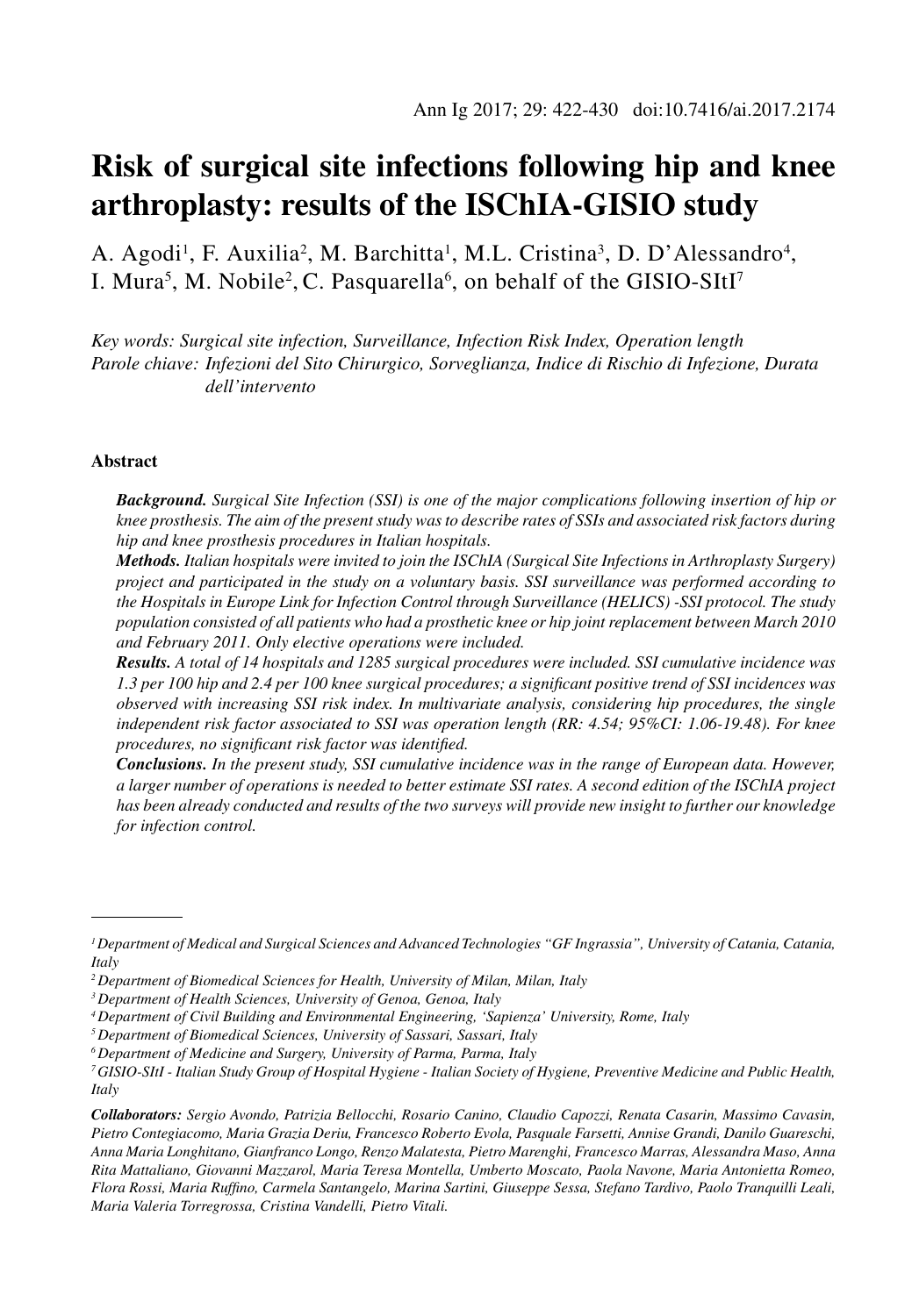### **Introduction**

Surgical Site Infection (SSI) is one of the major complications following insertion of hip or knee prostheses. Known risk factors for SSI are related to the environment, the surgeon, and the patient. Some of these factors are amenable to intervention, other factors are intrinsic patient features and some of them cannot be modified (1-3). The number of hip and knee replacements has increased rapidly over the past ten years in most European countries, including Italy, and is expected to rise in the coming years (4). As such the risk of SSI represents a growing concern and prevention continues to be the focus of considerable public and academic debate.

In the framework of the multicenter project ISChIA (Surgical Site Infections in Arthroplasty Surgery), of the GISIO-SItI (Italian Study Group of Hospital Hygiene of the Italian Society of Hygiene, Preventive Medicine and Public Health), surveillance of SSIs in hip and knee prosthesis procedures in Italian hospitals has been conducted together with the evaluation of the level of compliance with the national guidelines of current practices of Perioperative Antibiotic Prophylaxis (PAP) (5) and the air microbial contamination in operating theatres (6, 7). The aim of the present study was to describe rates of SSIs and associated risk factors during hip and knee prosthesis procedures in the Italian hospitals participating in the ISChIA project.

### **Methods**

#### *SSI surveillance methodology*

A patient-based prospective SSI active surveillance was performed, according to the Hospitals in Europe Link for Infection Control through Surveillance (HELICS) - SSI protocol (8), in Operative Units (OUs) from Italian hospitals, that were invited to

join the ISChIA project. The OUs were not selected but participated in the study on a voluntary basis.

The study population consisted of all patients who had a prosthetic knee or hip joint replacement between March 2010 and February 2011. Only elective operations were included. All included patients were followed-up for 1 year after surgery. SSIs occurring within 1 year of surgery were defined according to standard criteria (8) and classified in superficial incisional, deep incisional, and organ–space SSIs.

In each OU, trained investigators were responsible for prospective data collection: they checked data quality (accuracy and precision) and completeness, and entered the data in three different electronic data forms that were designed, for web-based data collection, using SPSS Data Entry Enterprise Server (SPSS Inc.) at the LAPOSS (Laboratory for Planning, Experimentation and Analysis of Public Policies and Service for People), University of Catania, by means of a previously validated methodology of data collection (9). To comply with confidentiality, codes for hospitals, OUs, operating theatres, and patient identifiers were anonymous at the level of the central Committee.

OUs were classified, based on the surgical annual volume, using the median value of the distribution of the number of surgical procedures performed by OUs, as cut-off, in low-medium volume and high volume.

SSI Risk Index (RI), proposed by the National Healthcare Safety Network (NHSN) (10), based on American Society of Anesthesiology (ASA) score and duration of operation was used to assign surgical patients into categories. Wound contamination class was not included because all procedures were clean.

Indicators were computed, separately, for hip prosthesis and knee prosthesis procedures, as SSI rate (cumulative incidence), the number of SSIs per 100 procedures and as incidence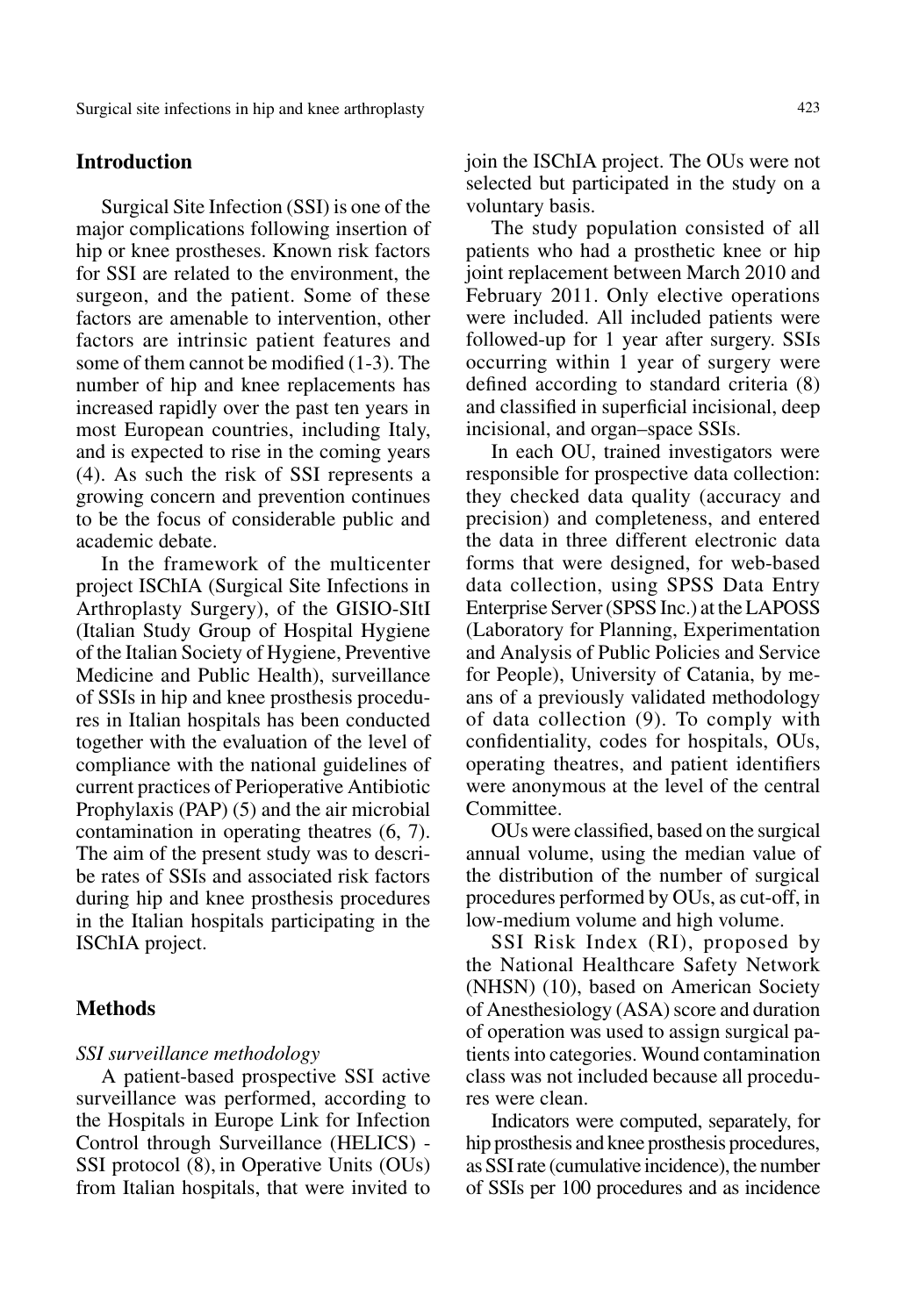density, the number of SSIs per 1000 postoperative patient-days of follow-up.

#### *Statistical analyses*

Statistical analyses were performed using the SPSS 14.0 statistical package (SPSS Inc., Chicago, IL, USA). Descriptive analyses for categorical variables were based on percentages and frequencies, and for continuous variables on mean and standard deviation (SD), median and range. The main characteristics of patients underwent hip surgical procedures and of those underwent knee surgical procedures were compared using the  $\chi^2$ -test (categorical variables), and by Student's t-test (continuous variables). A p<0.05 was considered significant.

In order to assess SSI-associated risk factors, patients with SSI were compared with patients without SSI. The factors included were: gender, age (above the 75th percentile of age distribution), length of hospital stay (above the 75th percentile of distribution), SSI RI ( $>0$ ), use of cemented prosthesis, non-compliance to national guidelines for PAP, as previously reported (5, 6), and surgical OU annual volume. In a second analysis, SSI RI components were considered, i.e. the ASA score >2 and the duration of operation  $> 75<sup>th</sup>$  percentile of the NHSN distribution. To measure the association level, the Relative Risk (RR) and the corresponding 95% confidence interval (95%CI) were calculated. Furthermore, risk factors associated to SSI were evaluated using multiple logistic regression analysis with a backward stepwise process to control for potentially confounding variables and to obtain the adjusted RR with the respective 95%CI.

## **Results**

### *Patient characteristics and surgical procedures*

A total of 14 hospitals and 19 OUs participated in the surveillance: 9 teaching hospitals, 2 general hospitals, 2 specialist hospitals and 1 Research Hospitals (IRCCS). The size of hospitals ranged from 100 to ≥ 900 beds (the majority of hospital had between 400 to 499 beds: 28.6%) and of OUs from 9 to 40 beds. The surgical OU annual volume varied from 31 to 699 (median 112) hip surgical procedures and from 9 to 474 (median 50.5) knee surgical procedures. Considering all procedures performed, the surgical OU annual volume varied from 74 to 1173 (median 158) surgical procedures.

A total of 1285 surgical procedures were included. The main characteristics of patients and of surgical procedures and comparison are listed in Table 1.

#### *Surgical site infections*

A total of 22 SSIs were identified (10 infections in hip surgical procedures and 12 in knee surgical procedures): 11 of the SSIs reported were superficial incisional, followed by 9 deep incisional and 2 organ– space SSIs.

SSI cumulative incidence was 1.3 per 100 hip (10/785) and 2.4 per 100 knee (12/500) surgical procedures (p>0.05). SSI incidence density was 0.04 per 1000 of postoperative patient-days for hip procedures (10/283) and 0.07 per 1000 of postoperative patientdays for knee (12/179) surgical procedures  $(p>0.05)$ . In 36.4% of SSIs, no microbiological examination was performed; in 13.6% of SSIs microbiological examinations were negative (e.g. negative culture). Among the isolated microorganisms (13 microorganisms), coagulase-negative staphylococci were the most frequently reported (4), followed by *Staphylococcus aureus* and *Pseudomonas aeruginosa* (2, each).

Cumulative SSI incidences by surgical procedures and SSI RI are reported in Table 2. For hip procedures, a significant positive trend of cumulative SSI incidences was observed with increasing SSI RI.

SSI cumulative incidences were computed by operating theatres: the mean was 1.3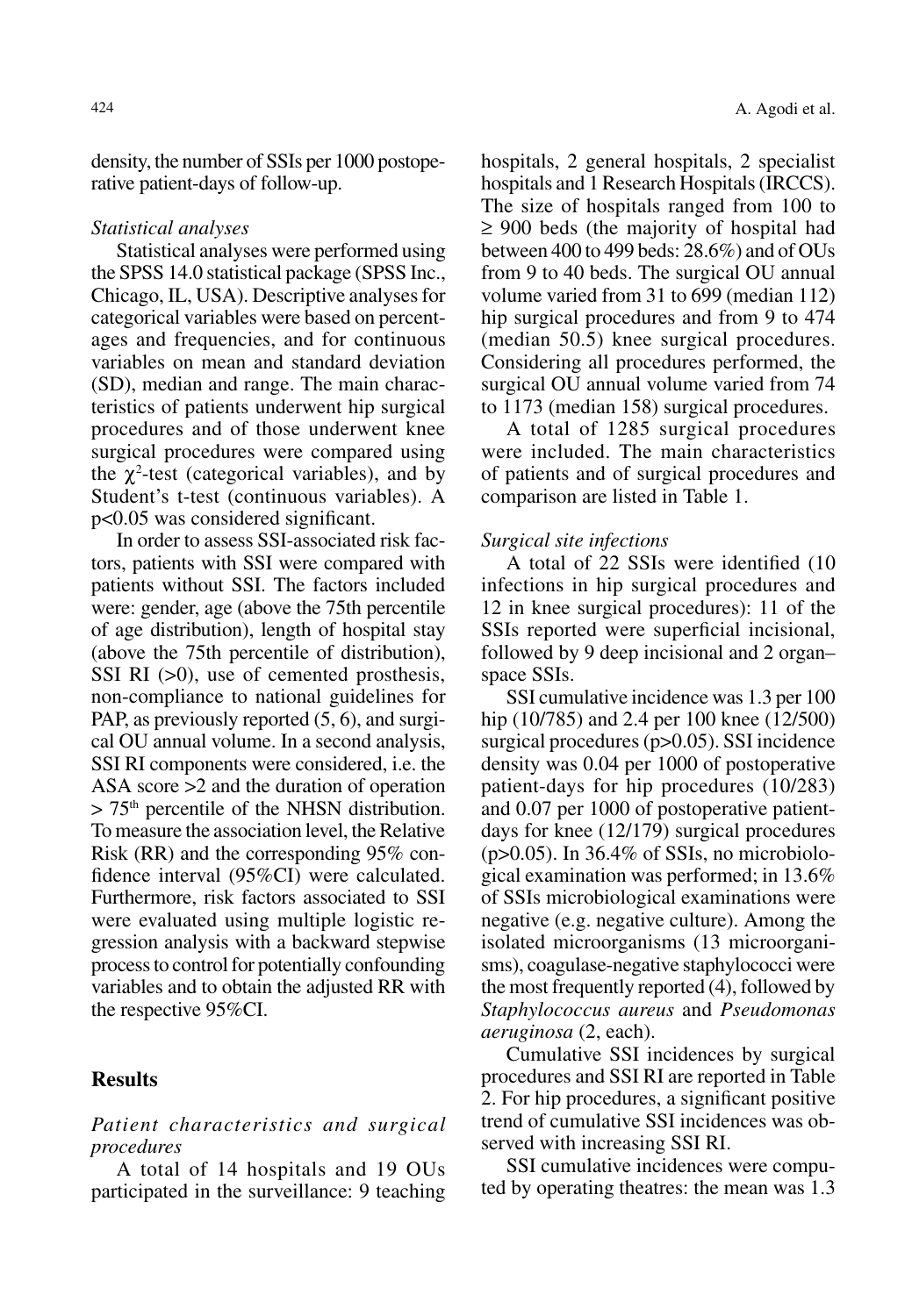Surgical site infections in hip and knee arthroplasty 425

Table 1 - Main characteristics of patients and of surgical procedures

| Characteristics                                            | All surgical<br>procedures | Hip prosthesis<br>procedures           | Knee prosthesis<br>procedures | p-value*     |
|------------------------------------------------------------|----------------------------|----------------------------------------|-------------------------------|--------------|
| Number of operations $(\%)$                                | 1285                       | 785 (61.1)                             | 500 (38.9)                    |              |
| Type of operation (ICD-9-CM)                               |                            |                                        |                               |              |
| - Total hip replacement (81.51)                            | 605 (47.1%)                |                                        |                               |              |
| - Total knee replacement (81.54)                           | 480 (37.4%)                |                                        |                               |              |
| - Partial hip replacement (81.52)                          | $101(7.9\%)$               |                                        |                               |              |
| - Revision of hip replacement                              | 79 (6.1%)                  |                                        |                               |              |
| $(81.53; 00.70 - 00.73)$                                   |                            |                                        |                               |              |
| - Revision of knee replacement<br>$(81.55; 00.80 - 00.84)$ | $20(1.6\%)$                |                                        |                               |              |
| Mean age $\pm$ SD (years) (range)                          | $69.9 \pm 11.1$            | $69.2 \pm 12.7$                        | $71.0 \pm 7.8$                | 0.001        |
| [median value]                                             | $(21-98)$ [72]             | $(21-98)$ [71.5]                       | $(36-85)$ [72]                |              |
| Female (%)                                                 | 66.1%                      | 63.4%                                  | 70.5%                         | 0.010        |
| Total length of hospital stay (days)                       | 14644                      | 9675                                   | 4969                          |              |
| Mean length of hospital stay $\pm$ SD                      | $12.2 \pm 7.6$             | $13.1 \pm 8.1$                         | $10.9 \pm 6.2$                | $<\!\!0.001$ |
| (days) (range)                                             | $(3-70)$                   | $(3-70)$                               | $(3-65)$                      |              |
| Total length of post-operative hospital<br>stay (days)     | 11431                      | 7376                                   | 4055                          |              |
| Mean length of post-operative hospital                     | $9.5 \pm 6.1$              | $9.9 \pm 6.4$                          | $8.9 \pm 5.5$                 | 0.003        |
| stay $\pm$ SD (days) (range)                               | $(1-66)$                   | $(1-66)$                               | $(2-64)$                      |              |
| Total length of post-operative<br>follow-up (days)         | 463596                     | 283971                                 | 179625                        |              |
| Mean length of post-operative follow-up                    | $360.8 \pm 40.8$           | $361.7 \pm 37.7$                       | $359.3 \pm 45.3$              | 0.305        |
| $\pm$ SD (days) (range)                                    | $(7-366)$                  | $(7-366)$                              | $(14-366)$                    |              |
| Mean operation length $\pm$ SD                             | $83.3 \pm 42.7$            | $85.5 \pm 46.7$ (17- 79.7 $\pm 35.3$ ) |                               | 0.013        |
| (minutes) (range)                                          | $(13-500)$                 | 500)                                   | $(13-240)$                    |              |
| Type of prosthetic implant                                 |                            |                                        |                               | $<\!\!0.001$ |
| - metal-polyethylene                                       | 37.9%                      | 32.3%                                  | 46.8%                         |              |
| - metal-metal                                              | 32.7%                      | 20.8%                                  | 51.6%                         |              |
| - ceramic-ceramic                                          | 14.4%                      | 23.4%                                  | $0.2\%$                       |              |
| - ceramic- polyethylene                                    | 11.8%                      | 18.6%                                  | 1.0%                          |              |
| - other                                                    | $3.2\%$                    | 5.0%                                   | 0.4%                          |              |
| Cemented prosthesis                                        | 46.4%                      | 19.3%                                  | 89.7%                         | < 0.001      |
| ASA score                                                  |                            |                                        |                               | 0.001        |
| 1                                                          | 5.9%                       | 7.1%                                   | $4.0\%$                       |              |
| 2                                                          | 52.1%                      | 46.3%                                  | 61.3%                         |              |
| 3                                                          | 38.2%                      | 41.2%                                  | 33.5%                         |              |
| 4                                                          | 3.7%                       | 5.3%                                   | 1.3%                          |              |
| 5                                                          | 0.1%                       | 0.1%                                   | 0                             |              |
| $\geq$ 3                                                   | 42.0%                      | 46.6%                                  | 34.7%                         | < 0.001      |
| Surgical Site Infection Risk Index<br>0                    |                            |                                        |                               | $0.001$      |
| $\mathbf{1}$                                               | 52.1%                      | 57.6%                                  | 59.4%                         |              |
| 2                                                          | 42.4%                      | 45.4%                                  | 37.6%                         |              |
| 3                                                          | 5.4%                       | $7.0\%$                                | 5.4%                          |              |
|                                                            | $0.0\%$                    | $0.0\%$                                | $0.0\%$                       |              |
| Patient status at hospital discharge (alive)               | 99.3%                      | 98.9%                                  | 100%                          | 0.029        |

*\** Comparison between hip and knee prosthesis procedures; statistically significant p-values (p<0.05) are indicated in bold font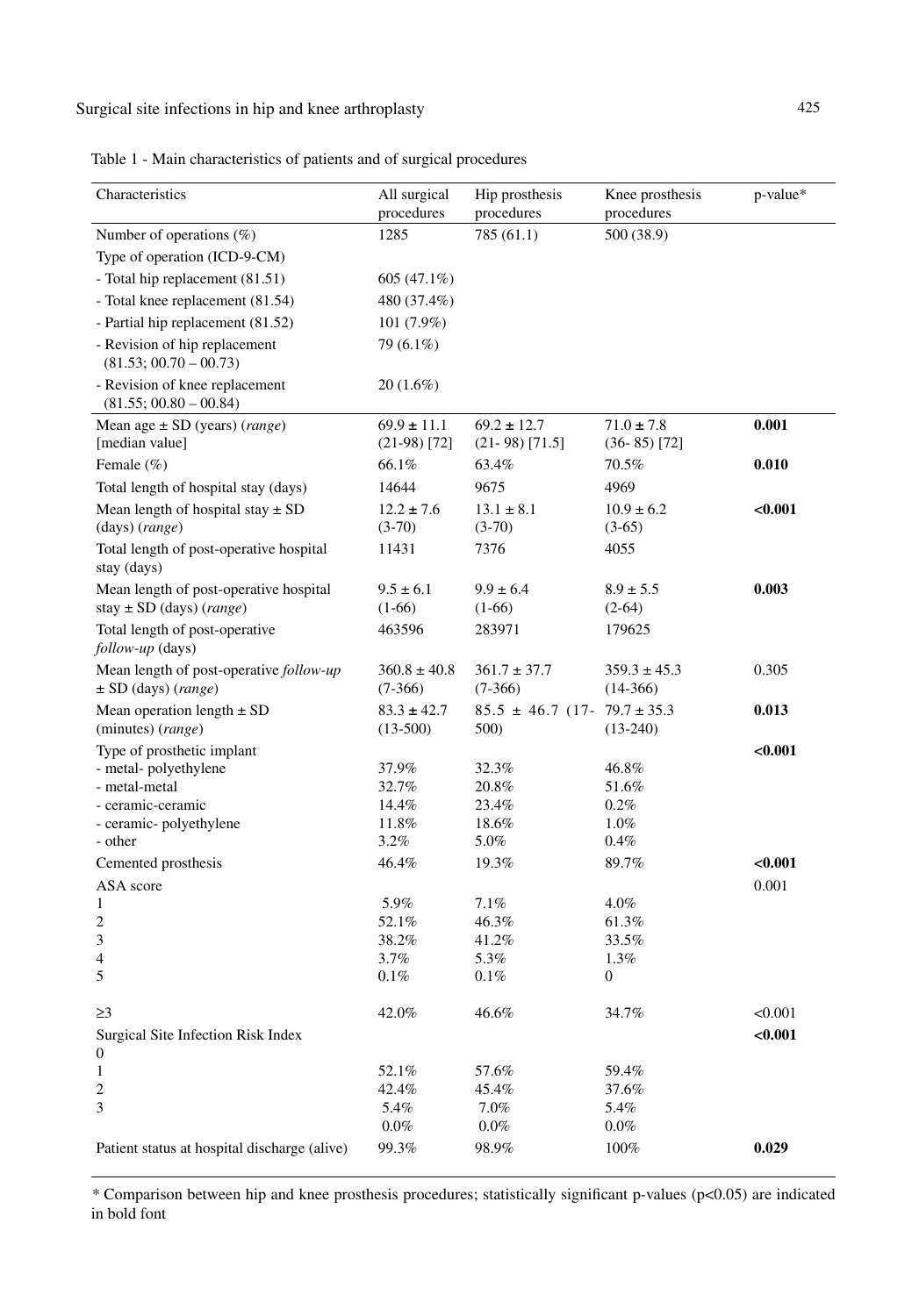|            | Cumulative incidence ( <i>per</i> 100 surgical procedures) |                       |                       |  |  |  |
|------------|------------------------------------------------------------|-----------------------|-----------------------|--|--|--|
| Risk Index | Surgical procedure                                         |                       |                       |  |  |  |
|            | All (SSI/procedures)                                       | Hip* (SSI/procedures) | Knee (SSI/procedures) |  |  |  |
| $\Omega$   | 0.8(5/632)                                                 | 0.6(2/354)            | 1.1(3/278)            |  |  |  |
|            | 2.1(11/514)                                                | 1.5(5/338)            | 3.4(6/176)            |  |  |  |
|            | 4.5(3/66)                                                  | 5.8 (3/52)            | 0(0/14)               |  |  |  |

Table 2 - Cumulative SSI incidences by surgical procedures and SSI Risk Index

SSI: Surgical Site Infection

**\*** p=0.009

(median 0; range 0-10.5) for 100 hip surgical procedures and 2.3 (median 0; range 0-17.7) for 100 knee surgical procedures.

#### *Risk factors analysis*

For risk factors analysis, data were separately considered for knee and hip surgical procedures and subsequently as combined data. The results are shown in Table 3. In univariate analysis, for hip procedures, only operation length (>75th percentile) was identified as a significant risk factor. For knee procedures no significant risk factor was identified. When considering all surgical procedures performed, only the SSI RI >0 and ASA score >2 were significantly associated with SSI risk.

The single independent risk factor associated with SSI in a multivariate analysis (model A, see Table 3), considering hip procedures, was the SSI RI>0 (RR: 5.05; 1.01-25.25). Furthermore, when SSI RI components were considered, i.e. the ASA score >2 and the duration of operation > 75th percentile of the NHSN distribution (wound contamination class was not included because all procedures were clean) the single independent risk factor associated with SSI was the operation length (RR: 4.54; 1.06-19.48) (model B, see Table 3). For knee procedures, no significant risk factor was identified in multivariate analysis. Considering all surgical procedures performed, the independent risk factor associated with SSI was the SSI RI>0 (RR: 3.55; 95%CI: 1.21-10.40) and among its components the ASA score >2 (RR: 3.29; 95%CI: 1.18-9.18).

### **Discussion**

In the present study, SSI cumulative incidence was in the range of European data (11).However, comparisons across countries are complicated due to incompleteness of case reporting, differences in definitions and in post–discharge surveillance (11, 12).The SSI cumulative incidences varied considerably among operating theatres. SSI rates should be used to target activities for which there is evidence that infection control procedures could be improved. Particular attention should be directed toward those hospitals with high SSI rates but also toward hospitals that report low SSI rates that may indicate either an excellent performance or, conversely, an inadequate surveillance method and a low sensitivity of case finding (12).

PAP contributes to the reduction of the associated SSI risk and an overall inadequate compliance with PAP recommendations has been reported (5, 13), underlining the need to develop and to implement successful strategies to improve adherence to guidelines. In our study, compliance with national guidelines for PAP did not lead to lower SSI, as it has been recently reported elsewhere (14). Thus, other factors are associated with the development of SSI and although PAP is a foundational strategy to prevent infections,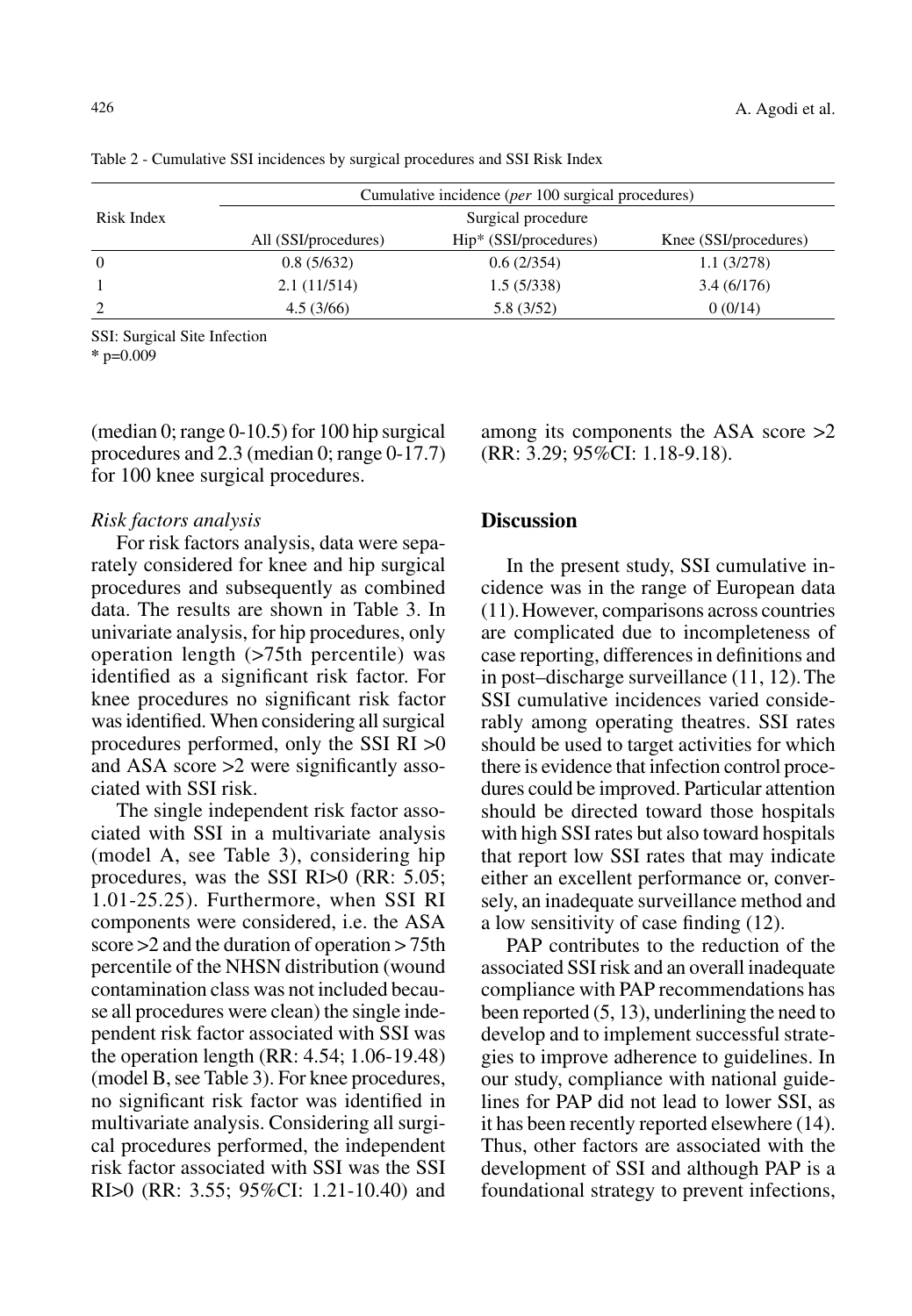# Surgical site infections in hip and knee arthroplasty 427

| Table 3 - Univariate and Multivariate Analyses of SSI Risk Factors |  |
|--------------------------------------------------------------------|--|
|--------------------------------------------------------------------|--|

|                                                                             | Number of SSI per<br>100 procedures |                        | Univariate<br>analysis | Multivariate analysis    |                      |
|-----------------------------------------------------------------------------|-------------------------------------|------------------------|------------------------|--------------------------|----------------------|
| <b>Risk factors</b>                                                         | With<br>risk factor                 | Without<br>risk factor | $p$ -value*            |                          | RR (95%CI)*          |
|                                                                             |                                     |                        |                        | Model $A^{\circ}$        | Model $B^s$          |
| <b>Hip Surgical Procedures</b>                                              |                                     |                        |                        |                          |                      |
| Gender, male                                                                | 1.4                                 | 1.2                    | 0.823                  | $1.26(0.34-4.71)$        | $1.31(0.35-4.95)$    |
| Age $> 75$ th percentile ( $> 78$ years)                                    | 1.1                                 | 1.3                    | 0.781                  | $0.54(0.10-3.00)$        | $0.71(0.12-4.14)$    |
| Length of hospital stay above the 75th<br>percentile (>15 days)             | 1.1                                 | 1.4                    | 0.720                  | $0.49(0.09-2.56)$        | $0.47(0.09-2.51)$    |
| SSI RI (>0)                                                                 | 2.1                                 | 0.6                    | 0.079                  | 5.05<br>$(1.01 - 25.25)$ |                      |
| ASA score $(>2)$                                                            | 2.0                                 | 0.7                    | 0.135                  |                          | $3.16(0.74-13.47)$   |
| Operation length $(>75th$ percentile)                                       | 4.2                                 | 0.9                    | 0.008                  |                          | 4.54 (1.06-19.48)    |
| Non-compliance to national guidelines                                       | 1.4                                 | 1.2                    | 0.855                  | $1.53(0.41 - 5.78)$      | $1.88(0.47-7.50)$    |
| Use of cemented prosthesis                                                  | 1.4                                 | 1.3                    | 0.955                  | $1.07(0.19-6.11)$        | $0.87(0.15-5.12)$    |
| Annual volume of surgical procedures<br>(low-medium)                        | 1.5                                 | 1.2                    | 0.729                  | $1.69(0.46-6.23)$        | $1.33(0.33-5.33)$    |
| Knee Surgical Procedures                                                    |                                     |                        |                        |                          |                      |
| Gender, male                                                                | 2.8                                 | 2.4                    | 0.769                  | $1.60(0.36-7.05)$        | $1.72(0.37-7.89)$    |
| Age $> 75$ th percentile ( $> 77$ years)                                    | 1.2                                 | 2.7                    | 0.429                  | $0.63(0.07-5.45)$        | $0.43(0.05-4.05)$    |
| Length of hospital stay above the 75th<br>percentile (>12 days)             | 2.7                                 | 2.4                    | 0.861                  | 2.18 (0.37-12.97)        | 3.43 (0.59-19.97)    |
| SSI RI (>0)                                                                 | 3.2                                 | 1.1                    | 0.108                  | 2.68 (0.59-12.08)        |                      |
| ASA score $(>2)$                                                            | 3.6                                 | 1.3                    | 0.090                  |                          | 0.00(0.00)           |
| Operation length $(>75th$ percentile)                                       | $\overline{0}$                      | 2.5                    | 0.308                  |                          | $3.74(0.83 - 16.80)$ |
| Non-compliance to national guidelines                                       | 2.3                                 | 2.7                    | 0.793                  | $1.16(0.27-5.00)$        | $0.97(0.23-4.16)$    |
| Use of cemented prosthesis                                                  | 2.4                                 | 4.2                    | 0.466                  | $0.68(0.08-6.23)$        | $0.37(0.04-3.54)$    |
| Annual volume of surgical procedures<br>(low-medium)                        | 1.1                                 | 2.8                    | 0.341                  | 0.00(0.00)               | 0.00(0.00)           |
| All procedures                                                              |                                     |                        |                        |                          |                      |
| Gender, male                                                                | 1.9                                 | 1.7                    | 0.805                  | $1.29(0.48-3.44)$        | $1.32(0.49-3.51)$    |
| $Age > 75th$ percentile ( $>78$ years)                                      | 1.1                                 | 1.9                    | 0.391                  | $0.53(0.15-1.90)$        | $0.52(0.14-1.94)$    |
| Length of hospital stay above the 75 <sup>th</sup><br>percentile (>15 days) | 1.6                                 | 1.8                    | 0.775                  | $0.78(0.24-2.55)$        | $0.79(0.24-2.63)$    |
| SSI RI (>0)                                                                 | 2.4                                 | 0.8                    | 0.023                  | $3.55(1.21-10.40)$       |                      |
| ASA score $(>2)$                                                            | 2.5                                 | 1.0                    | 0.036                  |                          | 3.29 (1.18-9.18)     |
| Operation length $(>75th$ percentile)                                       | 2.9                                 | 1.5                    | 0.225                  |                          | $1.95(0.60-6.37)$    |
| Non-compliance to national guidelines                                       | 1.8                                 | 1.7                    | 0.858                  | $1.28(0.48-3.43)$        | $1.36(0.50-3.68)$    |
| Use of cemented prosthesis                                                  | 2.1                                 | 1.5                    | 0.439                  | $1.14(0.43-3.00)$        | $1.12(0.43-2.97)$    |
| Annual volume of surgical procedures<br>(low-medium)                        | 2.0                                 | 1.7                    | 0.809                  | $0.87(0.24 - 3.21)$      | $0.91(0.25-3.36)$    |

SSI: Surgical Site Infection

Statistically significant p-values (p<0.05) and RR (95%CI) are indicated in bold font.

°Model A: adjusted for all variables including the SSI RI

§Model B: adjusted for all variables including ASA score >2 and operation length > 75th percentile of the NHSN distribution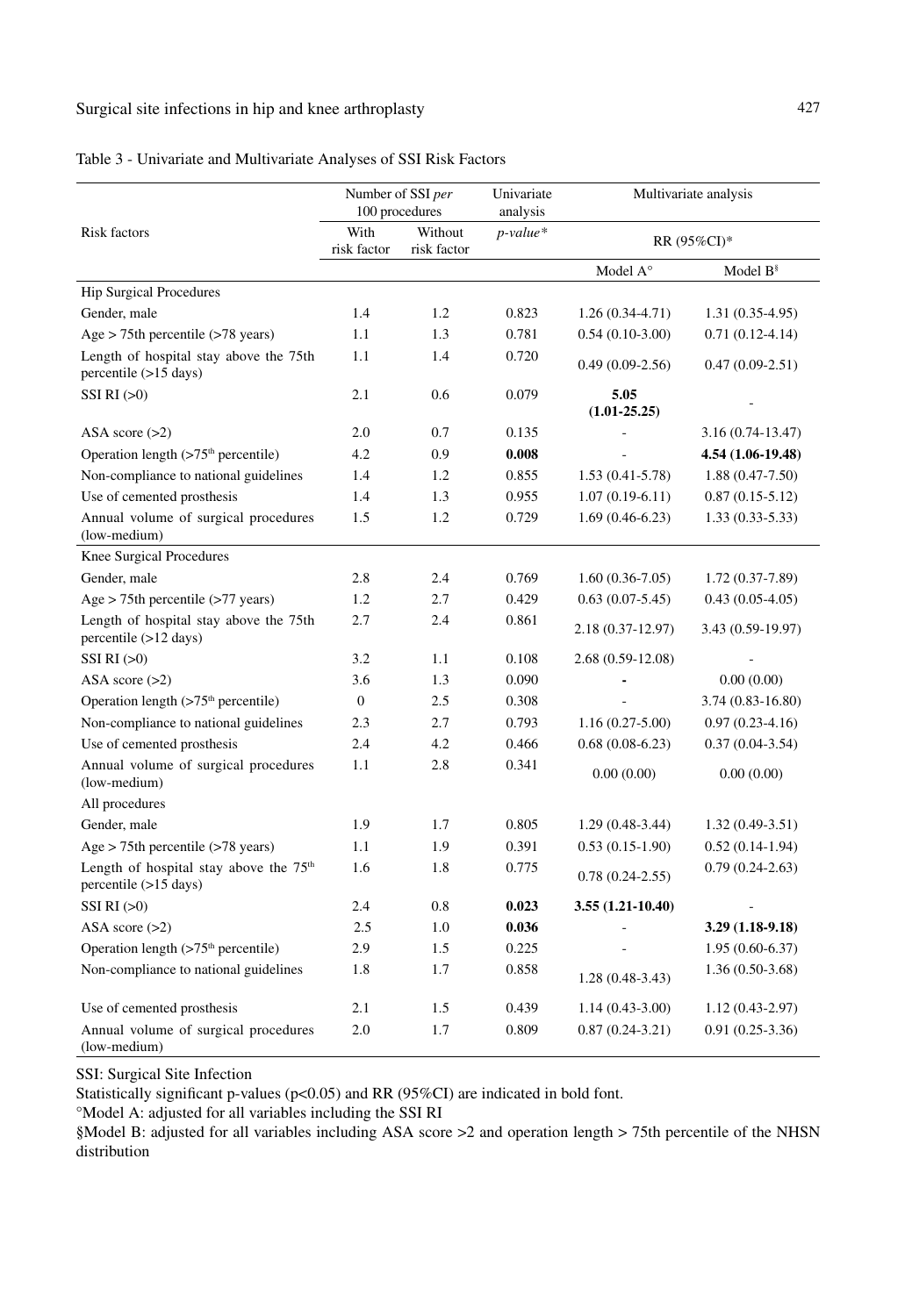other preventive strategies must be evaluated and implemented.

The SSI RI proposed by the NHSN is a combined surgery–related assessment tool developed to identify high–risk patients, and to evaluate the risk of SSI (15). SSI RI appears to be optimal for identification of patients who are at risk of infection after arthroplasty. In fact, for hip procedures, a significant positive trend of cumulative SSI incidences was observed with increasing SSI RI and, after multivariate analysis, considering all surgical procedures performed, the single independent risk factor associated with SSI was the SSI RI>0 that treble the risk of infection controlling for potentially confounding variables. Interestingly, when ASA score and operation length were included in the multivariate analysis, the single independent risk factor associated with SSI, considering all procedures was the ASA >2, that is the only marker of intrinsic risk in the index, which accounts for variation in the patients' underlying severity of illness. Notably, for hip procedures, the single independent risk factor associated with SSI was the operation length. Within the conceptual framework of the SSI RI proposed by the NHSN, an operation lasting longer than a certain threshold is regarded as an indicator of a complicated surgical situation for a specific patient, although it has been suggested that the duration of an operation could also relate to the coordination and efficiency of the support staff in the operating theatre (16, 17), the management, the experience and skills of the surgeons, as well as a number of other factors. Recently, it has been reported that the operation length was better predicted by hospital-based factors than by patientbased factors (17).

Our study has some limitations and particularly, other SSI risk factors, not included in the protocol, should be considered in the analysis and although diabetes mellitus, malignancy, and corticosteroid use are included in the ASA score, separate reporting of these

known risk factors might have rendered risk assessment more precise. Furthermore, other risk factors that are not included in the ASA classification and shown to be relevant in other studies, e.g. obesity, should be also considered. In addition, one of the main limits is the number of surgical procedures available for analysis that is relatively small and vary considerably among hospitals that were heterogeneous in terms of "size", i. e. annual surgical procedure volume. One solution is to accumulate data over time until the number of operations is sufficient to provide a reasonably precise estimate of the SSI rate and of the role of risk factors (12). A second edition of the ISChIA project has been already conducted in the period 2013-2015 and results of the two surveys will provide new insight to further our knowledge for infection control. Finally, it will be worthwile to investigate microbiological findings in order to define specific patterns in this particular healthcare setting, also highlighting the role of multidrug resistant organisms and emerging pathogens using molecular epidemiology methods as it has been shown for different patient groups (18-24).

#### **Acknowledgements**

This work was supported by the Italian Ministry of Health within the CCM (Centro per il Controllo delle Malattie) Programme 2009. The Authors wish to thank all colleagues, all physicians and nurses in the participating hospitals for providing surveillance data: Azienda Istituti Ospitalieri di Cremona, Presidio Ospedaliero Oglio Po, Vicomoscano, Cremona; Azienda Ospedaliera "Cannizzaro", Catania; Azienda Ospedaliera Istituto Ortopedico "Gaetano Pini", Milano; Azienda Ospedaliera Sant'Andrea – II Facoltà di Medicina e Chirurgia "Sapienza" di Roma; Azienda Ospedaliero-Universitaria "Policlinico – Vittorio Emanuele", Catania; Azienda Ospedaliero-Universitaria di Parma; Azienda Ospedaliero Universitaria di Sassari; Azienda Ospedaliero-Universitaria Integrata di Verona; Azienda Ospedaliera Universitaria Policlinico "P. Giaccone", Palermo; Casa di Cura Policlinico San Marco SpA, Venezia-Mestre; Complesso Integrato Columbus, Roma; IRCCS Istituto Ortopedico Rizzoli, Bologna; Ospedale "Santa Corona" di Pietra Ligure, Savona della ASL 2 Savonese; Policlinico Tor Vergata, Roma.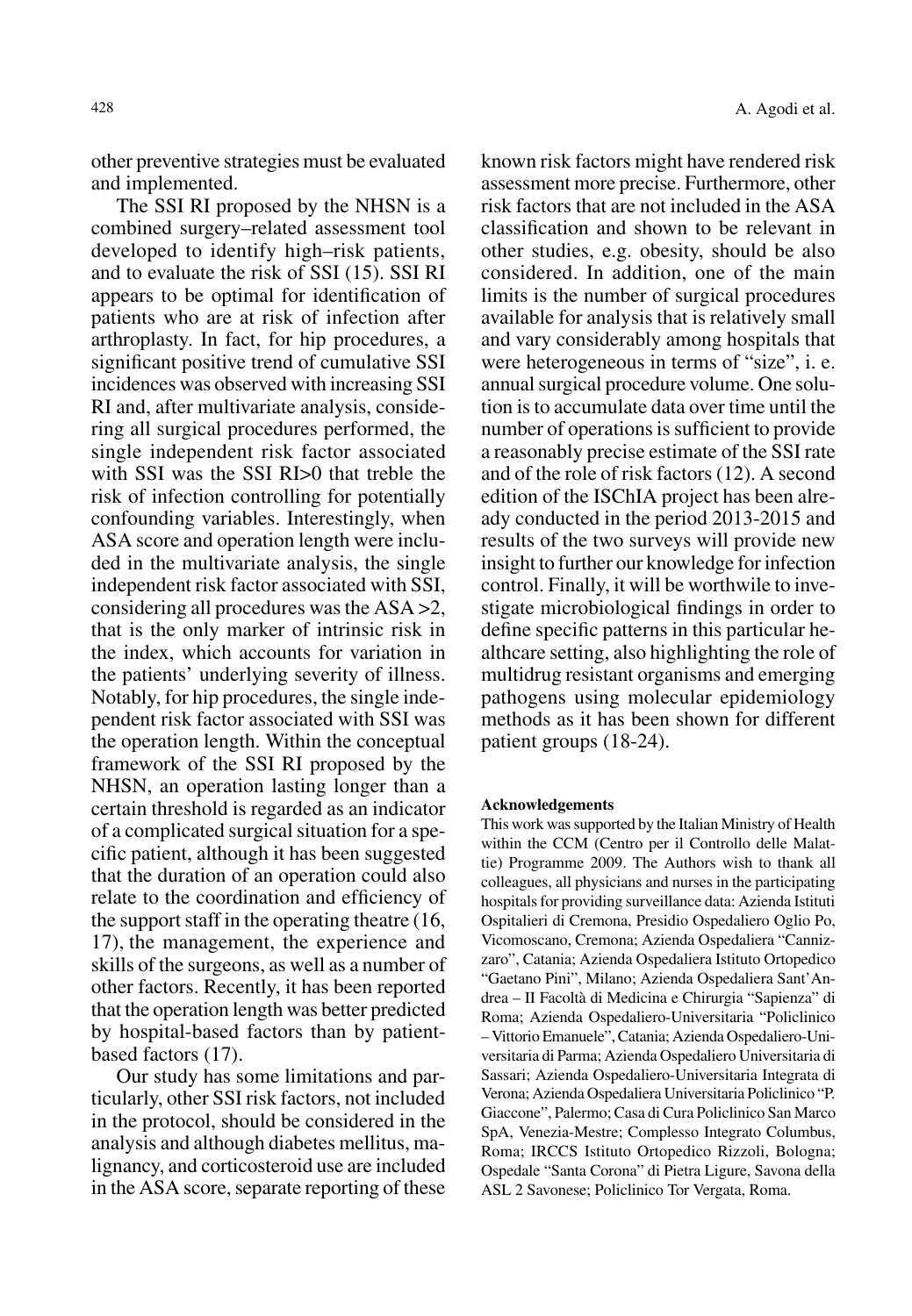Surgical site infections in hip and knee arthroplasty **429** and the state of the state of the state of the state of the state of the state of the state of the state of the state of the state of the state of the state of th

#### **Riassunto**

#### *Rischio di Infezioni del Sito Chirurgico in interventi di artroprotesi di anca e ginocchio: risultati dello studio ISChIA-GISIO*

**Introduzione.** Le Infezioni del Sito Chirurgico (ISC) costituiscono una delle principali complicanze in interventi ortopedici con impianto di protesi d'anca e di ginocchio. L'obiettivo dello studio è stato quello di descrivere la frequenza di ISC e i fattori di rischio associati, in interventi di protesi d'anca e di ginocchio eseguiti in ospedali italiani.

**Metodi.** Gli ospedali sono stati invitati a partecipare al progetto (Infezioni del Sito Chirurgico in Interventi di Artroprotesi). La sorveglianza delle ISC è stata eseguita utilizzando il protocollo dell'*Hospitals in Europe Link for Infection Control through Surveillance* (HELICS) - *SSI*. La popolazione in studio è consistita in tutti i pazienti sottoposti ad interventi di protesi d'anca e di ginocchio durante il periodo compreso tra marzo 2010 e febbraio 2011. Solo gli interventi in elezione sono stati inclusi.

**Risultati.** Sono stati inclusi 14 ospedali e 1285 interventi chirurgici. L'incidenza cumulativa di ISC è risultata pari a 1,3 per 100 interventi su anca e 2,4 per 100 interventi su ginocchio; è stato rilevato un significativo trend positivo tra l'incidenza di ISC e l'indice di rischio di infezione. All'analisi multivariata, considerando gli interventi su anca, la durata dell'intervento è risultata significativamente associata al rischio di ISC (RR: 4,54; 95%CI: 1,06-19,48). Per gli interventi su ginocchio non sono stati rilevati fattori di rischio significativi.

**Conclusioni.** Nel presente studio l'incidenza cumulativa di ISC è nel *range* dei dati europei. Tuttavia, è necessario un più ampio numero di interventi chirurgici per stimare meglio la frequenza di ISC. La seconda edizione del progetto ISChIA si è già conclusa ed i risultati delle due indagini forniranno una visione approfondita per il controllo delle infezioni.

#### **References**

- 1. van Kasteren MEE, Mannien J, Ott A, et al. Antibiotic Prophylaxis and the Risk of Surgical Site Infections following Total Hip Arthroplasty: Timely Administration Is the Most Important Factor. Clin Infect Dis 2007; **44**: 921-7.
- 2. Barchitta M, Matranga D, Quattrocchi A, et al. Prevalence of surgical site infections before and after the implementation of a multimodal infection control program. J Antimicrob Chemoter 2012; **67**: 749-55.
- 3. Agodi A, Quattrocchi A, Barchitta M, et al. Risk of surgical site infection in older patients in a cohort survey: targets for quality improvement in antibiotic prophylaxis. Int Surg 2015; **100** (3): 473-9.
- 4. OECD/European Union. Hip And Knee Replacement. In: Health at a Glance: Europe 2010. OECD Publishing, 2010.
- 5. Agodi A, Auxilia F, Barchitta M, et al. Compliance with guidelines on antibiotic prophylaxis in hip and knee arthroplasty in Italy: results of the GISIO-ISChIA project. Ann Ig. 2015; **27**(3): 520-5.
- 6. Pasquarella C, Agodi A, Auxilia F, et al. Impianto di ventilazione e condizionamento a contaminazione controllata (VCCC), contaminazione microbica dell'aria e infezione del sito chirurgico in interventi di artroprotesi: il Progetto Ischia del GISIO-SItI. Ann Ig 2013; **25**(Suppl. 1): 377-81.
- 7. Agodi A, Auxilia F, Barchitta M, et al. Operating theatre ventilation systems and microbial air contamination in total joint replacement surgery: Results of the GISIO-ISChIA study. J Hosp Infect 2015; **90**: 213-9.
- 8. HELICS. Surveillance of Surgical Site Infections. Protocol Version 9.1. September 2004.
- 9. Agodi A, Auxilia F, Barchitta M, et al. Building a benchmark through active surveillance of ICU-acquired infections: the Italian network SPIN-UTI. J Hosp Infect 2010; **74**: 258-65.
- 10. Gaynes RP. Surgical Site Infections and the NNIS SSI Risk Index: room for improvement. Infect Control Hosp Epidemiol 2000; **21**: 184-5.
- 11. European Centre for Disease Prevention and Control (ECDC). Surveillance of surgical site infections in Europe, 2008–2009, Stockholm: ECDC, 2012.
- 12. Wilson J, Charlett A, Leong G, et al. Rates of Surgical Site Infection After Hip Replacement as a Hospital Performance Indicator: Analysis of Data From the English Mandatory Surveillance System. Infect Control Hosp Epidemiol 2008; **29**: 219-26.
- 13. Agodi A, Barchitta M, Maugeri A, Sodano L, Pasquarella C, et GISIO-SItI. Appropriate perioperative antibiotic prophylaxis: challenges, strategies and quality indicators. Epidemiol Prev 2015; **39** (5): 27-32.
- 14. Lee FM, Trevino S, Kent-Street E, et al. Antimicrobial prophylaxis may not be the answer: